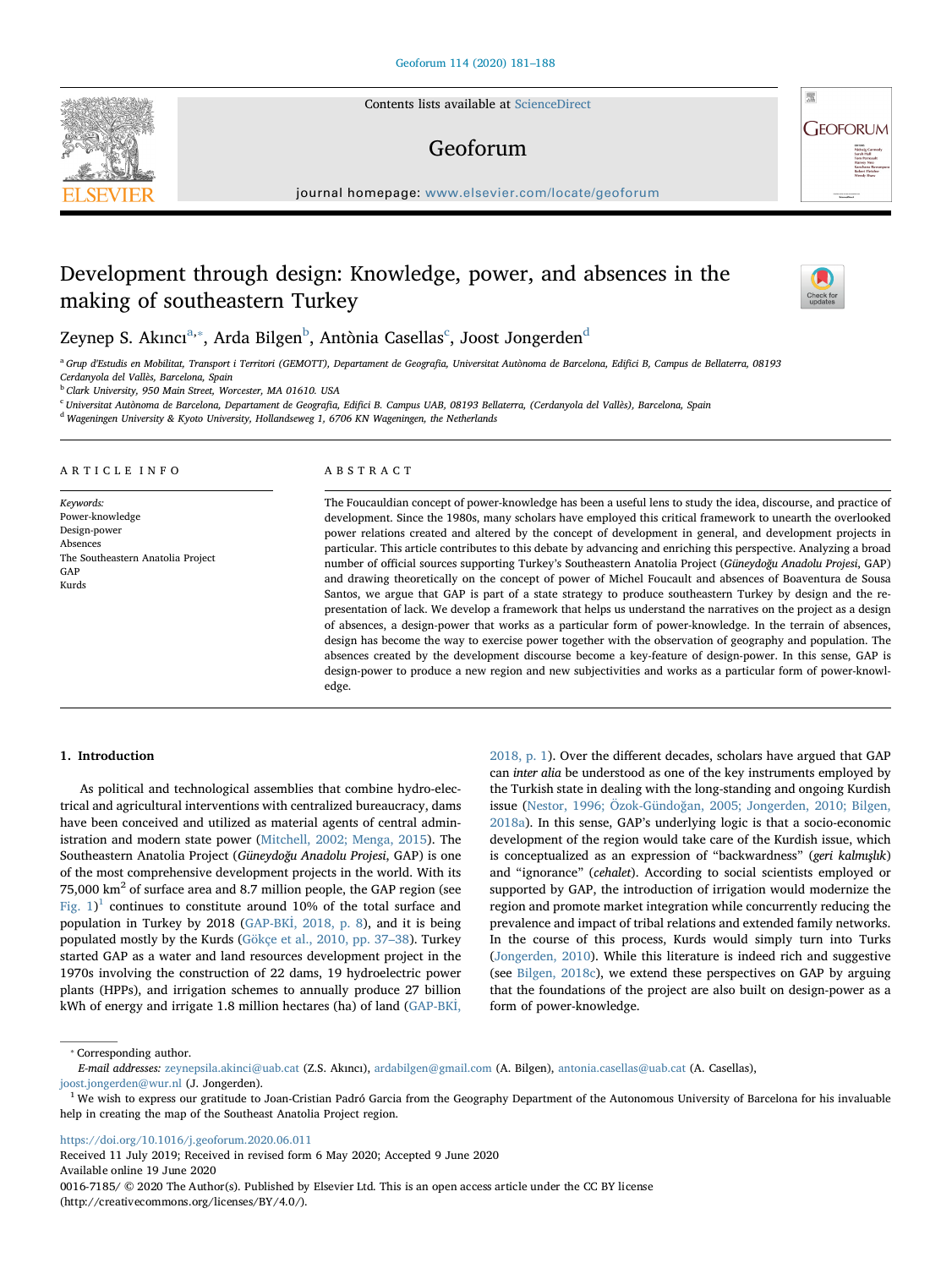<span id="page-1-0"></span>

Fig. 1. Map of the GAP region.

Drawing on the influences from Michel [Foucault \(1980\)](#page-6-3), thinkers have relied on the guidance of the nexus between power and knowledge when inquiring on the idea, discourse, and practice of development, including those concerning large-scale development projects ([Escobar,](#page-6-4) [1984; Ferguson, 1994; Li, 2007; Ziai, 2016\)](#page-6-4). In this thinking, power and knowledge are mutually constitutive. Government is performed, and power is exercised, through knowledge. In his later works, Foucault discusses power-knowledge in the context of governmentality—an effort to shape human conduct through calculated means ([Li, 2007, p. 5](#page-7-3)). Defined as the "conduct of conduct", "to govern" refers to structuring the field of possible actions of others in the political, economic, and social spheres (Foucault, 1982, p. 221, as cited in [Ziai, 2016, p. 17](#page-7-4)). Unlike disciplinary and coercive forms of power, government operates through "educating desires and configuring habits, aspirations and beliefs" and setting artificial conditions in such a way that people are guided to do what they are expected to do without being necessarily aware of how their conduct is being conducted from a distance ([Li,](#page-7-3) [2007, p. 5](#page-7-3)). In his work on madness, [Foucault \(2006\)](#page-6-5) describes how the production of knowledge about madness produces a field in which subject positions and new power relations between the "expert" and the "mad" are created. As he argues elsewhere ([Elders, 2012\)](#page-6-6), knowledge is related not only to domination and exploitation, but also to marginalization and exclusion: "[T]he universality of our knowledge has been acquired at the cost of exclusions, bans, denials, rejections, at the price of a kind of cruelty with regard to any reality" (p. 14). In other words, exclusion is at the roots of our knowledge, and the co-relation powerknowledge is actually a trinity among knowledge, power, and exclusion.

In this article, we discuss GAP in the matrix of power-knowledgeexclusion, and further link Foucault's power-knowledge with the concept of "sociology of absences" which Boaventura de Sousa [Santos](#page-7-5) [\(2001\)](#page-7-5) defines as "the procedure through which what does not exist, or whose existence is socially ungraspable or inexpressible, is conceived of as the active result of a given social process" (p. 191). We bridge these approaches to analyze the official discourse on the GAP region, and

identify how the Turkish state's design of the region is constructed on exclusions, bans, denials, and rejections as well as it is based on knowledge and power. We contend that it is design based on the production of absences, and relatedly exclusion and denial in Foucauldian terms, as a form of productive power in terms of inscribing the state's administration in the region.

The article begins with a theoretical framework that explains the "absences" and its relation to the hegemonic development project and state power. This is followed by a methods section that explains the approach and steps taken in the research process. It follows the analysis of how a region is "made" through design-power, and concludes with an overall discussion.

### 2. The justification of development through the creation of absences

Since the birth of development as a political goal and a field of study in the late 1940s, there is little consensus as to whether development has been a successful or a failed project. While some have praised the development project for saving millions of people from starvation and providing them with new opportunities, others have denounced it for failing to eliminate poverty and causing environmental and cultural destruction [\(Rapley, 2008, p. 177\)](#page-7-6). In the 1990s, some already wrote the "obituary" of development ([Sachs, 1992, p. 1](#page-7-7)) or referred to the concept as an "unburied corpse" ([Esteva, 1992, p. 6](#page-6-7)). As an approach, development was reduced to the idea of a linear improvement that involves a process of evolution from lower stages of human conditions towards higher stages ([Leys, 1996, p. 65\)](#page-7-8). The development project had Eurocentric implications for it was portraying non-Western societies as inferior, primitive, indigenous, backward, and deficient [\(DuBois, 1991;](#page-6-8) [Eriksson Baaz, 1999\)](#page-6-8) and engendering "a sense of inferiority" [\(Kothari,](#page-7-9) [2002, p. 37; Escobar 1995, p. 10](#page-7-9)). This "colonial gaze" ([Fanon, 1962](#page-6-9)), however, was also part and parcel of how the so-called non-Western modernizing regimes conceived part of the populations within their border. Development of the nation came to be referred to as "internal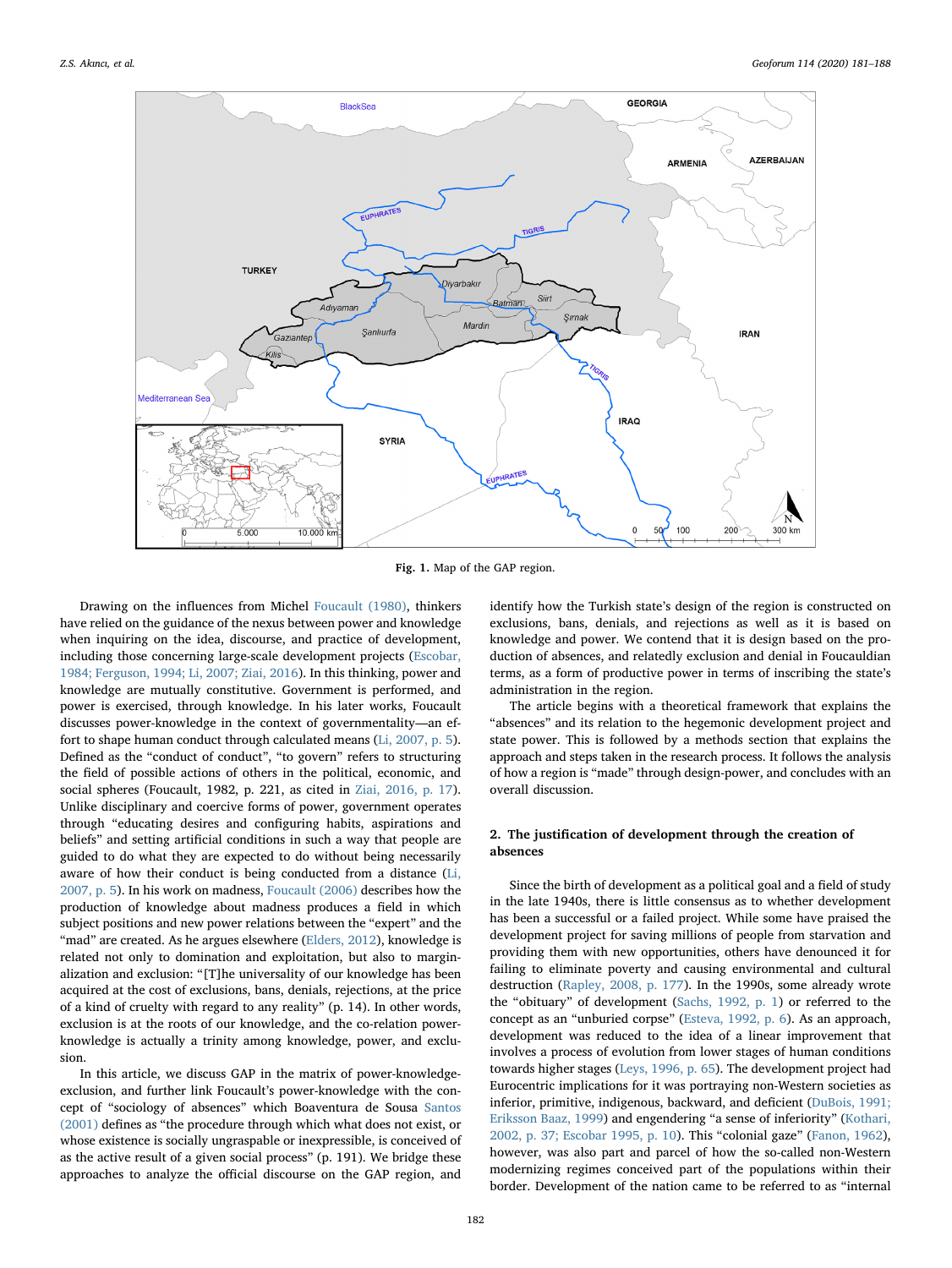#### colonization" [\(Jongerden, 2007\)](#page-7-10).

According to [Santos \(2005\),](#page-7-11) through the production of such dichotomies, the metonymic reason—the one that takes a part for the whole—produces a hierarchy such as between the North-South, the West-East, man-woman, culture-nature, scientific knowledge-traditional knowledge, and developed-underdeveloped that "does not allow one of the parts to have its own existence" (p. 156). Through the concept of "the sociology of absences", Santos stresses that what "does not exist is, in reality, actively produced as non-existent" (p. 160). In this sense, we can as well argue that the development project produces "absences" that need to be overcome. [Santos \(2004\)](#page-7-12) identifies five logics, which derive from five "monocultures" through which modern science—and the notions of rationality and efficiency as its fundamental conceptions—produce forms of "non-existence" that promote the idea and practice of development as a rational response. Accordingly, the monoculture of knowledge turns scientific knowledge and high culture into the only criteria of truth and aesthetic quality, respectively. Everything that falls outside this realm is declared non-existent, which in this case appears in the form of ignorance. The monoculture of linear time rests on the idea that history has a linear direction and that developed countries are ahead of, or more progressive than, underdeveloped countries. In this formulation, whatever represents the opposite of forward is declared backward and, thus, non-existent. The monoculture of classification relates to the naturalization of differences. When, for instance, populations are distributed according to categories that conceal hierarchical power dynamics, non-existence appears in the form of inferiority and subordination. The monoculture of the universal and the global is related to the logic of dominant scale. In this context, non-existence is produced by the rendering of the local and particular as an inferior or noncredible alternative to what exists globally and universally. Finally, the monoculture of capitalist productivity and efficiency is based on the idea of privileging growth via market forces, which applies both to nature and work. Here the non-existence is produced in the form of being non-productive, as it is being sterile in nature or lacking skills in work. These monocultures create five social forms of absence—the ignorant, the residual, the inferior, the local, and the non-productive—that require development by the scientific, advanced, superior, global, or productive realities. They not only justify exogenous development interventions, but also reproduce a narrow understanding of the economy.

At this point, it is useful to draw on the works of [Timothy Mitchell](#page-7-13) [\(1998, 2002, 2008\)](#page-7-13) that analyze power and underline the need to reinterpret the rule of expertise and economy. In his study of British colonization in Egypt, [Mitchell \(1998\)](#page-7-13) links the understanding of colonization to power by highlighting the conflict over the control of representation and reality between the British power and its Egyptian subjects—with their traditions, economic practices, and culture. He questions traditional assumptions by redefining the process of colonization as "a new means of manufacturing the experience of the real" (p. ix). Basing his arguments on the study of land reform programs in Egypt in the 1950s, he challenges the narrative of capitalist market in order to highlight the complexity and variation of the Egyptian countryside which the capitalist understanding of economic relations and practices fail to capture. Thus, Mitchell calls into question the existence of what is accepted as the materialization of the modern idea of the economy and underlines that "the economy is better seen as a project, or a series of competing projects, of rival attempts to establish metrological regimes, based upon new technologies of organization, measurement, calculation, and representation" (p. 1120). In other words, Mitchell sees the economy as a performative project instead of a transcendental given for it could be open to a different performance and measurements ([Gibson-Graham, 2008](#page-6-10)).

If the aforementioned dominant Eurocentric understanding of the economy gives legitimacy and control to modern knowledge and technology, this control further takes place by a process of standardization and legibility of the landscape that helps to consolidate a

strategy of nation-building ([Scott, 1998\)](#page-7-14). The premodern state was "partially blind" in terms of control; it lacked "a map" that displayed details about its terrain and its subjects (p. 2). Early modern European statecraft, on the other hand, aimed at making the "social hieroglyph" legible and standardized in order to enable the simplification of societal complexities and enhancement of the state capacity. As also put by [Katja Mielke and Conrad Schetter \(2007\)](#page-7-15), the nation state had a natural interest and tendency to "map the land owned by the state and its citizens exactly" and bind "each citizen to the smallest fixed territorial unit possible in order to identify and localize him/her whenever it [felt] this [was] necessary" to achieve a high degree of control over its territory and population (p. 72). The concept of legibility can be understood as the capability of being read or deciphered ([Scott, 1998, pp.](#page-7-14) 2–[54](#page-7-14)). In close relation to legibility, the concept of standardization is an ideal of attaining bureaucratic homogeneity and uniformity to easily monitor, count, assess, and manage nature and people. The modern state envisages to engineer—or the mastery of—nature and the material environment as a means to produce population. Planning, in this context, is a key component of modern statecraft with the backbone schemas, the modern maps. The standardized measures and metrics are supposed to help the state produce homogeneous, legible, and thus easily controllable spaces and citizens, indicated on pieces of paper. Planning, as many other state projects, depends on ambitious schemes of modern order and high-modernist scientific knowledge. It implies a "truly radical break with history and tradition" (p. 93) and is used "to give modernity a shape" as observed in Georges-Eugène Haussmann's renovation of Paris in the 19th century (Clark, 1991, as cited in [Scott,](#page-7-14) [1998, p. 62\)](#page-7-14). This desire to give a shape is legitimized through the "blessed" words of engineers, planners, technocrats, architects, scientists, and visionaries—those who supposedly possess the right kind of knowledge to solve the complexities of nature and societies as well as to build a legible and predictable future (Pınarcıoğlu & Işı[k, 2004, p. 20](#page-7-16)).

[James Scott \(1998\)](#page-7-14) refers to this as high-modernism, "a strong (…) version of the beliefs in scientific and technical progress that were associated with industrialization in Western Europe and in North America" (p. 89). With a "supreme self-confidence", it is a vision of how the technical and scientific progress—through the state—could be applied in every field of human activity (p. 90). It includes continued linear progress, developing scientific and technical knowledge, the expansion of production, the rational design of social order, and an increased control over people and their landscape. Thus, the simplified, utilitarian descriptions of state officials (like maps) are then transformed into high-modern prescriptions (like plans), garnished by scientific and technical knowledge. In this sense, the high-modernist ideology is the "ideal soil for authoritarian pretensions" (p. 245) because making a society legible allows for engaging in large-scale social engineering. Social engineering, in this context, corresponds to the attempts not only to put individuals in a rational order, as the traditional understanding of the economy does, but also to shape and control their environment, belongings, and ways of living. Society, on the other hand, is conceived as a "raw material" to be transformed into a better product while individuals are conceived as "tabula rasa" to be transformed into "governable" subjects. Some of these "well-intended schemes to improve the human condition", however, "have gone so tragically awry" (p. 4) and failed to yield the expected results.

#### 3. Methodology

The empirical data is part of two research projects on GAP conducted in two complementary periods: between 2012–2017 and 2017–2018. The data collection includes literature review, archival research, and semi-structured interviews. Initially, primary, secondary, and anecdotal sources including journal articles, grey literature, reports, news articles, and online sources on the project were reviewed to acquire an empirical awareness and insight. Next, 568 relevant proceedings of the Turkish Grand National Assembly (TBMM) dating to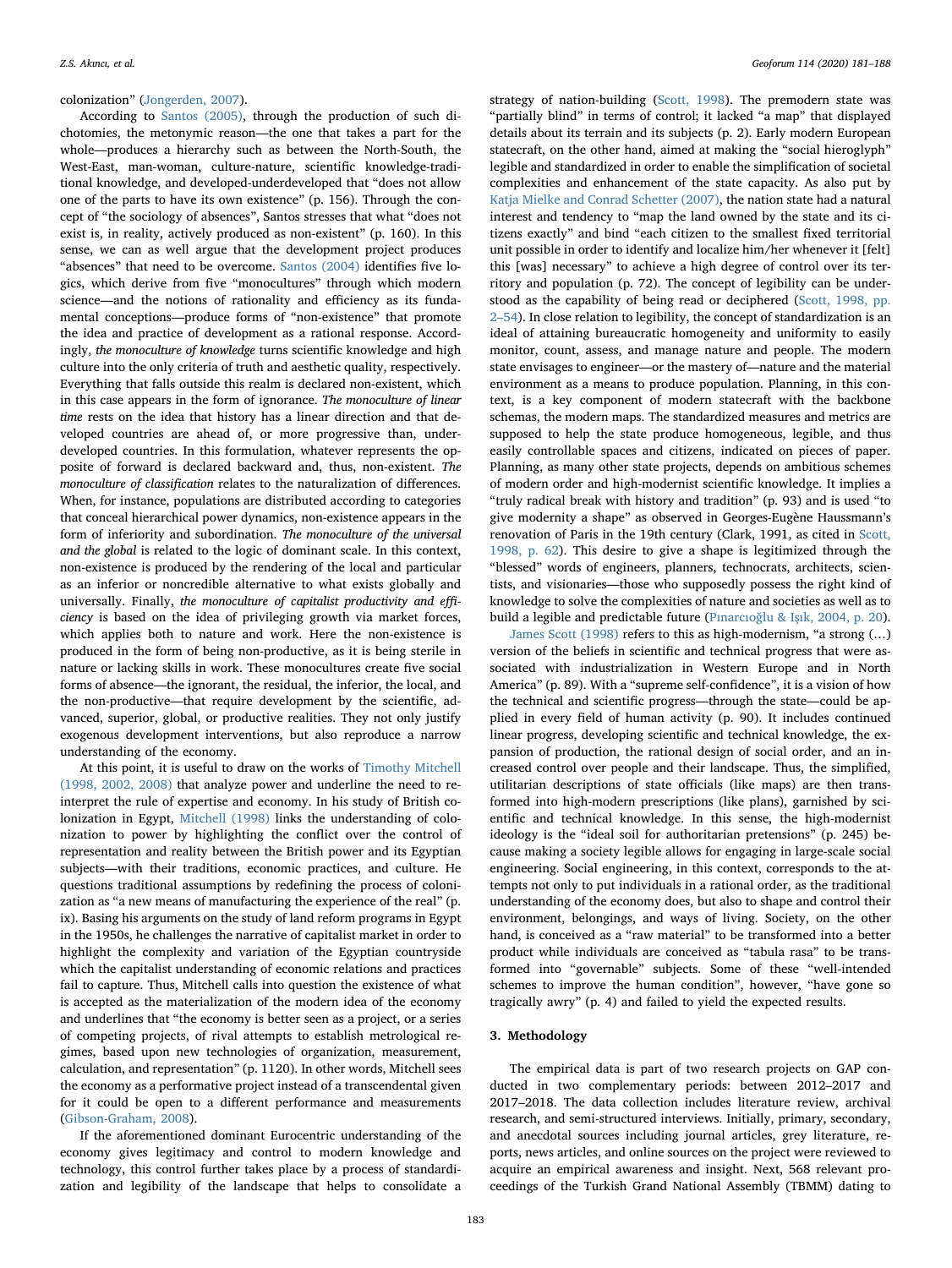between 1975 and 2014 were reviewed as they reflect the power dynamics within and between the elites in the Turkish political system ([Loizides, 2009, p. 282\)](#page-7-17). Adding to this process, 315 documents including, but not limited to, action plans, final situation reports, sector reports, and workshop proceedings from the archives of the GAP Regional Development Administration (GAP-BKİ) were examined. Finally, based on purposive, snowball, and sequential sampling techniques, 64 participants—28 members of parliament at TBMM, 18 employees from GAP-BKİ, six employees from the State Planning Organization (DPT)/ Ministry of Development, five academicians, four employees from the General Directorate of State Hydraulic Works (DSİ), two large landowners, and one director from the media industry—were interviewed in Ankara and Urfa. One-quarter of the participants were female.

Understanding discourse as "a specific ensemble of ideas, concepts, and categorizations that are produced, reproduced, and transformed in a particular set of practices and through which meaning is given to physical and social realities" [\(Hajer, 1995, p. 44\)](#page-7-18), we used (qualitative) content analysis and (critical) discourse analysis to analyze our data. Our goal is to uncover the way that reality is produced, considering that words "frame our perceptions and thoughts, and affect our mind-sets, ways of ordering our world, and actions" (Alfi[ni & Chambers, 2010, p.](#page-6-11) [30\)](#page-6-11) and that discourses concern power relations, constitute society and culture, relate to ideologies, and represent a form of social action (Fairclough & Wodak, 1997, pp. 271–280, as cited in [Van Dijk, 2001, p.](#page-7-19) [353](#page-7-19)). Within this frame, first we (re-)formulated three different but interrelated coding frames based on our archival sources and interviews with NVivo (see [Schreier, 2012](#page-7-20)). All three frames, of which we limited the number of categories and subcategories to around 40 as per recommended (p. 79), fulfilled the requirements of unidimensionality, mutually exclusiveness, exhaustiveness, and saturation (pp. 71–77). Following this, we merged these frames to create a larger frame that included clear and detailed explanations regarding the label, definition, indicators, and examples of each category and subcategory. In the final step, we scrutinized each category and subcategory to identify and analyze power-loaded arguments, descriptions, narratives, metaphors, and expressions for a critical interpretation. Though our analysis emphasizes continuities, it also includes reflections on the neoliberal repositioning of the project, which already started in the 1980s and deepened since the early 2000s under the Justice and Development Party's (AKP) rule. Therefore it is important to note that we do not claim that the term "Turkish state" refers to a static entity that has remained unchanged since the early days of GAP. We indeed acknowledge the transformation of the political economy of Turkey since the initiation of GAP. In our analysis, we also take into consideration the different waves of liberalization the planning, construction, and operation of dams have passed through since the early 1980s. Nevertheless, we contend that the state continued to be a major coordinating and controlling actor in the process of constructing large dams until the mid-2000s, and its role in this regard has not vanished until today (see [Akbulut, Adaman, & Arsel, 2018](#page-6-12)). For this reason, while we focus mostly on the development discourses of the state from the early 2000s onwards, which coincides the rule of the AKP, we see a certain degree of continuity in these discourses, such as that between the neoliberal legacy of Turgut Özal and his Motherland Party and the (authoritarian) neoliberal agenda of Recep Tayyip Erdoğan and his AKP, rather than a rupture.

#### 4. The construction of a region through design-power

Though the construction of ingenious water-systems could already be found in ancient Mesopotamia, the first modern water development studies on the region could be traced back to the early 20th century, more than a decade before the establishment of the Republic of Turkey in 1923. For example, Sir William Willcocks was engaged with the Young Turk Government as an advisor to the Turkish Department of Public Works and tasked to "survey and level the rivers and canals of

the Tigris-Euphrates delta, and devise projects for the rehabilitation of the country" [\(Willcocks, 1910, p. 1\)](#page-7-21). Still, the idea of constructing a dam and an HPP on the upper Euphrates dates back to the 1930s, when Mustafa Kemal Atatürk introduced the plan based upon his fascination with the Soviet Union's plans for the Dnieper [\(Turgut, 2000, p. 47](#page-7-22)). Water resource investigations in the region began with the establishment of hydrometric stations on the Euphrates and Tigris in 1936 and 1947, respectively. Topographical and hydrological maps of the region were made in this period. Reconnaissance studies were completed in 1958, and studies to assess the energy potential of the region were completed in 1963 [\(Lorenz & Erickson, 1999\)](#page-7-23). The construction of the Keban Dam, the first major dam in the area, began in 1965 and finished in 1975. Eventually, all of the projects for both rivers were merged together and renamed GAP in 1977 ([Bilgen, 2018b](#page-6-13)). In the 1980s, GAP was expanded to include additional development sectors and, thus, transformed into a multisectoral and integrated regional development project. The entrance of "sustainable development" and "human development" into the agenda of policymakers led to additional changes towards the redesigning of GAP as a "sustainable human development project" in the 1990s. As discussed in more detail later on, the project has been predominantly perceived and implemented as a private sectorfriendly project from the early 2000s onwards ([Bilgen, 2018b, p. 151](#page-6-13)). Despite the evolution of GAP in the past 40 years, the (ongoing) project is still expected to remove regional disparities, integrate centrifugal (Kurdish) groups, modernize land ownership, and develop energy, agriculture, and industry sectors [\(Warner, 2008, p. 279](#page-7-24)).

State authorities viewed the GAP region as a "different" and/or "problematic" region. This was due mainly to its composition of the population, which was predominantly Kurdish in a state that became increasingly constructed on the notion of Turkishness. The state was convinced that the behavior of its people had to be calibrated with the "materialistic values of the modern world" ([Okyar, 1984, p. 50](#page-7-25)). It invoked the spirit of the 1920s, when the republican architect Abdullah Ziya had argued that architects had the responsibility to design villages that would guide and direct their inhabitants to become Turks [\(Ziya,](#page-7-26) [1933\)](#page-7-26). However, socio-cultural differences and the lack of control over the population, both of which considered fruits of underdevelopment, were viewed as the most important barriers against the integration of the region and its population into the Turkish nation. In a parliamentary speech given in the early 1990s, the problems of the region were described as "a matter of poverty" and as "a problem of social order" ([TBMM, 1992, p. 289](#page-7-27)). The region was "a land of jobless and hopeless people" and constituted "an order which [was] largely dominated by the understanding of feudalism, an order of lordship, and feudal structures" (p. 289). In relation to this, authorities also labeled the "language, culture, ethnicity, and lifestyle of the region" as "very different". [2](#page-3-0) The notion of difference become the equivalent of the notion of "backwardness", a characteristic that the nationalist elites attached to the Kurds. People have been found "different-cum-backward" due especially to their lack of "proper" communications skills (in Turkish).<sup>[3](#page-3-1)</sup> Sociological studies further highlighted that the region "has been devoid of security conditions for a long time" and "people's every kind of security is under threat in a crucial part of the region" ([TMMOB, 1993,](#page-7-28) [p. 14](#page-7-28)), portraying the region as a highly unstable and dangerous geography.

By depicting the region and people as such, state authorities (re-) produce a lack to be filled, a problem to be fixed, or an obstacle to be removed in the quest for modernization. Authorities also (re-)produce the dichotomies such as the ones between the self and other, natural and problematic, normal and deviant, sufficient and insufficient, or modern and backward, within which the former represented the ideal modernization vision of the state and the latter represented the

<span id="page-3-0"></span><sup>2</sup> Interview, 30 April 2014.

<span id="page-3-1"></span><sup>3</sup> Interview, 21 March 2014.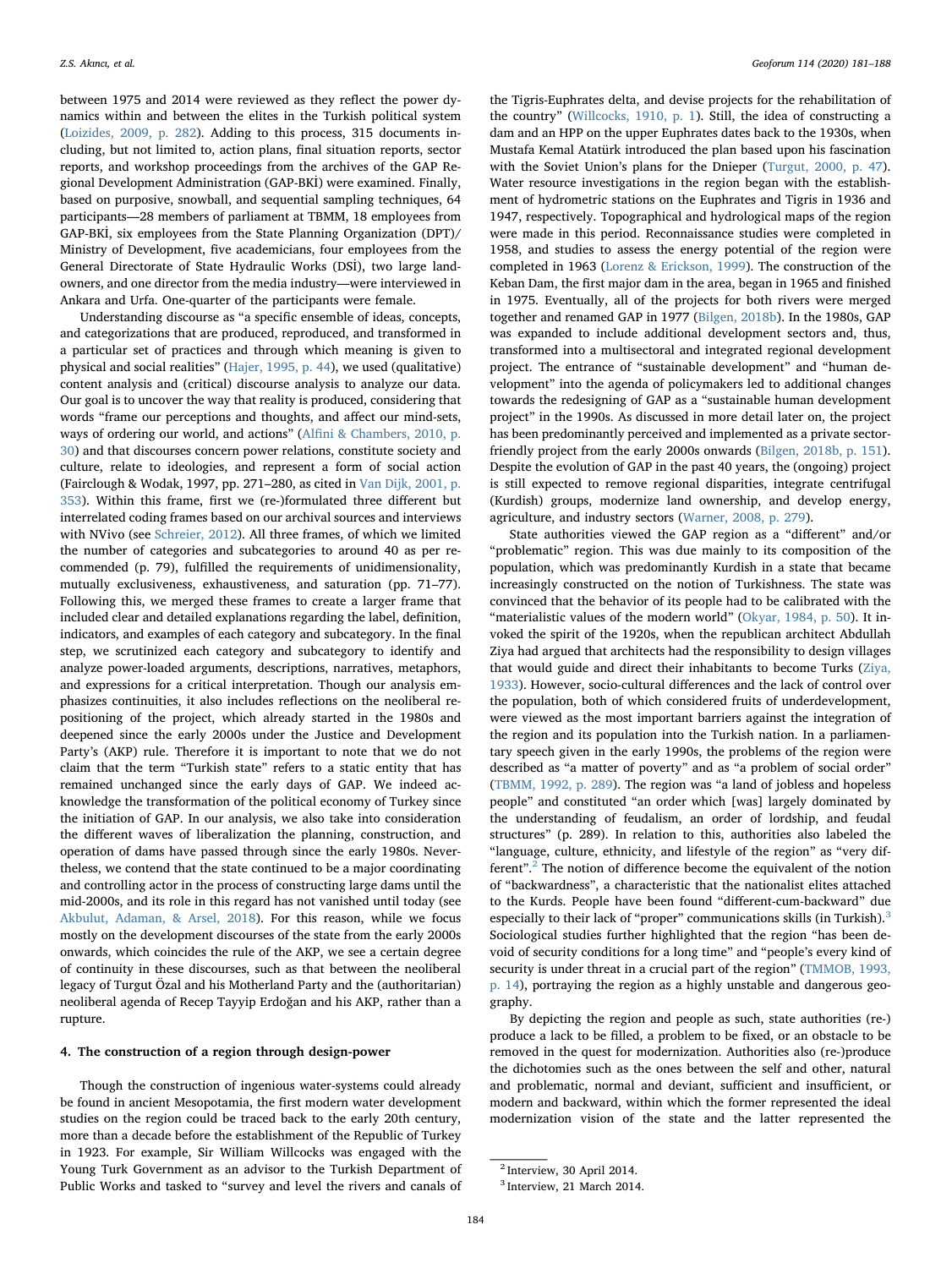imagined conditions of the GAP region. By employing "the language of crisis and disintegration", they also (re-)produce "a logical need for external intervention and management" ([Crush, 1995, p. 9](#page-6-14)). In other words, such representations and accompanying discourses reinforce and legitimize the hierarchical, top-down, and one-sided nature of the modernization paradigm, especially by allowing authorities to claim themselves to be the sole decision-makers regarding how (infantilized) others should live their lives or how nature should be shaped.

The examination of these representations and discourses in light of monocultures provides additional insights. As mentioned before, the monoculture of knowledge acknowledges scientific knowledge as the only acceptable form of knowledge. In this context, the rendering of local social practices untrustworthy and invisible corresponds to the death of alternative knowledge or "epistemicide" [\(Santos, 2014](#page-7-29)). In their study of the Bohol Province of Mindanao Island in the Philippines, [Gibson-Graham \(2005\)](#page-6-15) highlight how top-down schemes start with a compilation of data to generate a diagnosis and identify a problem, and they then establish a list of development objectives which amount to finance, infrastructure, and local leadership. However, "[i]n an insidious way, this 'neutral' information gathering and mobilization exercise executed a subtle conversion of a rich and diverse presence of barangay (local municipalities) attributes into a monotonously stylized representation of lack, for which outside assistance was the only solution" (p. 10). In the GAP framework, too, traditional irrigation methods, production techniques, and societal relations are devalued while their modern interpretations and applications are glorified. Specifically, local farmers and villagers are widely blamed for their so-called incompetency and incapability of following the "correct," scientific, and modern guidelines for agriculture. They were often held responsible for destructive ecological impacts of GAP such as waterlogging and soil salinization because it is believed that "they could not internalize technological irrigation. They thought that the more they irrigated the land, the more they would produce. Thus, they brought about salini-zation".<sup>[4](#page-4-0)</sup> Accordingly, the assessment of local social practices that are based on indigenous knowledge as "obsolete" or simply "wrong" translates into the elimination of the reality on the ground in the GAP region. The same applies for the culture of the people in the region, or the "lack" of it, as illustrated in the GAP Social Action Plan:<sup>[5](#page-4-1)</sup>

The population accumulating $6$  in the cities does not share the traditional urban culture which has been developed over the centuries, but instead strives to establish its own identity as a different cultural entity. In these circumstances, the old city culture cannot maintain the cultural depth that used to possess. As a result, an awkward situation is coming into being where sections of society with very diverse socio-cultural structures share the social and physical spaces of the cities [\(GAP-RDA,](#page-6-16) [1999, p. 30\)](#page-6-16).

The concealment of local social practices also relates to the practice of "rendering technical", the crucial element to translate the "will to improve" into concrete development projects ([Li, 2007, p. 7](#page-7-3)). The domain to be intervened and governed has to be a legible/intelligible field. Development institutions (as well as states) employ their own

<span id="page-4-2"></span><sup>6</sup> The "accumulation of population" refers to the arrival of rural populations displaced by the Turkish Armed Forces in its attempts to combat an armed insurgency led by the Kurdistan Workers Party (Partiya Karkerên Kurdistan, PKK), resulting in the destruction of some 3,000 rural settlements and displacement of an estimated 3–4 million Kurds. In the modernist narrative, this rural population spoiled the city culture and caused further social problems.

discourses that construct a certain target as a kind of object of knowledge and create a structure of knowledge around that object [\(Ferguson,](#page-6-17) [1994, p.](#page-6-17) xiv). In the past, for instance, development providers represented Lesotho as "a nation of farmers, not wage laborers; a country with a geography, but no history; with people, but no classes; values, but no structures; administrators, but no rulers; bureaucracy, but no politics" (p. 66). Thus, "[p]olitical and structural causes of poverty in Lesotho are systematically erased and replaced with technical ones, and the modern, capitalist, industrialized nature of the society is systematically understated or concealed" (p. 66). Thanks to this created structure of knowledge, development providers could come up with technical explanations to critical matters and to create a suitable object to intervene in a non-political manner (p. 87). The "technicization" of issues and the trivialization of "non-scientific" knowledge also reinforce the already existing gap between experts and laypersons [\(Bilgen, 2019](#page-6-18)). In the GAP region, laypersons have faced difficulties in raising their concerns and negotiating their demands. Major concerns of local farmers are related to the implementation of the projects, such as water access and distribution within irrigation projects (see [Özerol, 2013\)](#page-7-30). Yet other concerns were related to the lack of local processing infrastructures. The agricultural economy developed in the region was organized around the extraction of raw material, with the effect that much of the added value production took place in processing plants either in a few centers in the region or outside the region, in the western parts of the country. Moreover, as a result of the push for irrigated agriculture and agro-industrial development, regional potentials for developing dryland farming that would combine sustainable practices and local expertise were not considered. Participating in decisionmaking processes were precluded due to the complexity and "elitism" of scientific and expert knowledge ([Bilgen, 2019\)](#page-6-18). This is what Scott refers to as justifying "the authority of agricultural experts over mere practitioners" and excluding practitioners by using "unintelligible language" (Scott, [1998, pp. 48, 226\)](#page-7-14). Some mayors in the region experienced alienation due to this exclusion of practitioners:

With all due respect, to honorable administrators here, I want to say something. They have prepared a truly perfect program. It is scientific, it is contemporary, but only 10–15 per cent of the audience can understand this language. We invited our mukhtars too, and 75–80 per cent of them did not understand even the word "sustainable development". If we are organizing this meeting for mukhtars and other representatives, we'd better make it more understandable ([GAP-BK](#page-6-19)İ, [2000, p. 24\)](#page-6-19).

Development "involves a promise of improvement, of some kind of progress towards better living conditions, higher incomes or longer lives" ([Cannon & Müller-Mahn, 2010\)](#page-6-20). In that sense, development is expected to have a future orientation and bring about a positive change in people's lives irrespective of time and space. The portrayal of the GAP region as backward disqualifies the region and its history as worth knowing, and leaves no room to imagine alternative visions of the region. The monoculture of linear time gives primacy to concepts that embody a sense of forward direction such as progress, development, and modernization. According to the description in the GAP Social Action Plan, in the GAP region

[t]he traditional family, kinship, tribal and village structure, based on the Region-wide common patterns of kinship, restricts individual behavior and identifies individuals by the social groups they belong to, such as the family, tribe, etc. Genuine individualistic behavior and political participation is very limited. In the Region, the authority that determines how people act is the family, the tribe of the village chief or lord ([GAP-RDA, 1999, pp. 4](#page-6-16)–5).

While in the past a wide array of questions such as what development means in the region's context (e.g., economic growth or social development), how it can be ensured (e.g., through industrialization or good governance), or how it should be measured (e.g., by national statistics or the Human Development Index) was discussed, little or no effort is paid to discuss and address other equally important questions.

<span id="page-4-0"></span><sup>4</sup> Interview, 20 May 2014.

<span id="page-4-1"></span><sup>5</sup> This plan is based on the following social studies conducted between 1992 and 1994: the Management, Operation, and Maintenance Project Socioeconomic Studies; the Survey on the Trends of Social Change in the GAP Region; Population Movements in the GAP Region; the Survey on the Problems of Employment and Resettlement in Areas Affected by Dam Lakes in the GAP Region; and Women's Status in the GAP Region and Their Integration into the Process of Development.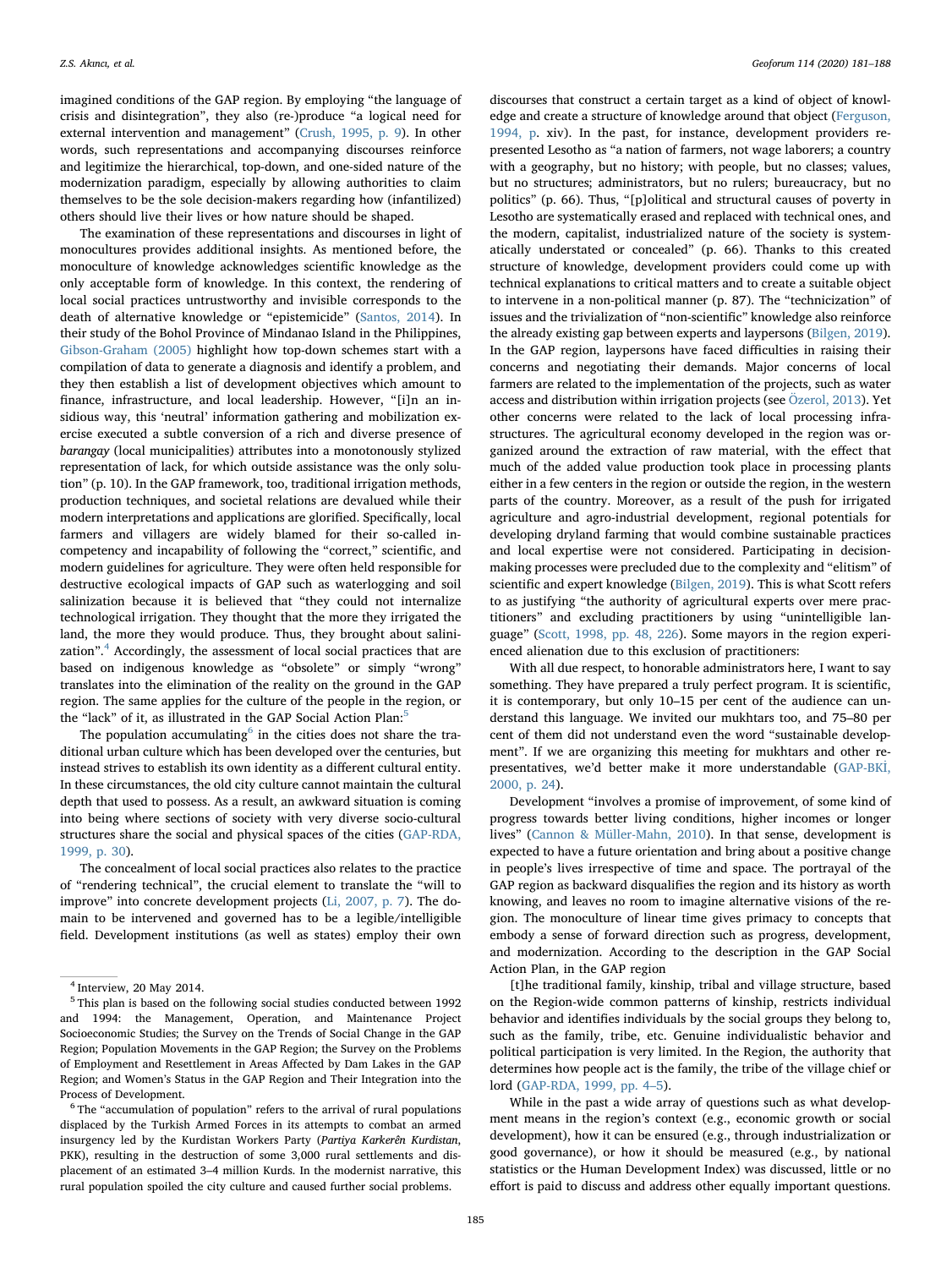It is not adequately questioned what being underdeveloped meant for the region. The widespread, decades-long description of the region was hardly contested. On the basis of the portrayal of the area as preceding modernity, the relevant action identified is to design for better futures, for the production of a new geography, and for assimilating the region and its population into modern Turkey.

Since the first years of GAP, this new geography, together with its nature and people, was desired to be as standardized as possible to have a greater control over "the subjects". In actuality, "'[t]he people' are not an undifferentiated mass. Rich and poor, women and men, city dwellers and villagers, workers and dependents, old and young; all confront different problems and devise<sup>[d]</sup> different strategies for dealing with them" ([Ferguson, 1994, pp. 280](#page-6-17)–281). In official GAP documents, however, the heterogeneity of the region was often ignored, and the local population was widely referred to as "them, locals, local people, people of the region, our people, our brothers there" without clear references given about their ethno-political identities. The monoculture of classification produces absences—that what is not worth to know or to preserve, only worth to be replaced. As a regional development project, GAP was perfectly suited for this mission as different identities, especially the Kurdish identity, are perceived as inferior, irrelevant, and non-existent—they were simply not constituting a credible alternative to the Turkish identity.

By characterizing the techno-scientific interpretation of development as the one and only right way to secure development, technocratic development discourses overshadow and discredit alternative or local development understandings and practices. Especially large-scale development projects "[turn] the focus from ideological struggle to technocracy" and distract attention "from social antagonism and [contribute] to mentally blocking the possibility of alternatives for entrepreneurialism" [\(Vento, 2017, p. 80](#page-7-31)). GAP is not an exception in this regard. The monoculture of the universal and the global creates absences in the particular and local reality. Because the development trajectory of the West is taken as a model to emulate in the GAP framework, Western concepts and practices are often borrowed with little or no modification to be applied in the course of the project. State authorities explain the adoption of these "imported" packages in light of elusive notions like "the conditions of the world today", "requirements of the changing world", "policy applications worldwide", or "modernization process" [\(Kut, 1999, p. 28\)](#page-7-32). Thus, against the hegemonic universal or global reality, the particular and local features of the GAP region become undignified, noncredible, and invisible.

Finally, the monoculture of capitalist productivity and efficiency creates absences by acknowledging only economic growth and productivity measured in standard economic indicators as genuine economic activity while disregarding the rest. State authorities have aimed at transforming the GAP region by integrating it into national and international markets. Since the beginning of the neoliberal transformation of the Turkish political economy in the 1980s, the widespread argument being formulated was that "the full potential of GAP can only be realized through foreign and local investment" (Bağış[, 1989\)](#page-6-21). From a neoliberal perspective, a governance approach that involves the mobilization of crucial private actors through business elites or public-private partnerships is widely supported for allegedly being more technically efficient, flexible, collaborative, and participatory (Jessop, 1997, as cited in [Vento, 2017, p. 70](#page-7-31)). In this light, a transformation of the region was imagined through creating "lucrative investment opportunities in agriculture and animal husbandry, in manufacturing industry, tourism and banking, alongside construction operations that will turn the region into a building site over the next 15 years" (Bağış[, 1989, p.](#page-6-21) [222](#page-6-21)). It was also expected that after the implementation of GAP local people "who used to be highly dependent on natural conditions in dry agriculture and, thus [had] a fatalist and passive mentality, [would] reach consciousness regarding the human will and activity to be able to change the nature for their own interests, and create a more combatant and entrepreneur mentality" (GAP-BKİ[, 1996, p. 6\)](#page-6-22).

In the early 1990s, steps were taken to create economic development agencies to support industrialization based on private entrepreneurship, improve the region's business and investment environment, and increase the technology, efficiency, and competitiveness level of regional industries (pp. 13–35). Later in the 1990s, GAP Entrepreneur Support Centers (GAP-GİDEM) were established to provide consultancy services to foreign and domestic entrepreneurs and investors. From the 2000s onwards, especially after Turkey assumed the European Union candidate status in 1999 and the rise of AKP to power in 2002, the idea of using local potential as the engine of development and making the region more competitive gained greater currency. State officials stated that "Countries that fail to compete [and] mobilize the country's full potential at a maximum level will decline and drift away from competition. Hence, all the development potentials of the entire country should be mobilized" ([TBMM,](#page-7-33) 2004, [pp. 171](#page-7-33)–172).

Because people in the region were found to be "extremely prudent", "reluctant and scared of cooperation", "narrow-minded and short-sighted", and "inexperienced" in the 1990s [\(GAP-BK](#page-6-22)İ, 1996), new plans were made to transform the region into "a new, value-added economy" based on the identity of "the cradle of sustainable civilization" and to make people more competitive, risk-taking, entrepreneurial, and selfsufficient in the 2000s (GAP-Gİ[DEM, 2007, p. 12\)](#page-6-23). In the neoliberal narrative, the absence or lack of entrepreneurial skills would be addressed through "developing a culture and environment conducive to entrepreneurship" (GAP-BKİ [2014a, p. 37](#page-6-24)); an investment "into the future of all of us [and] help Turkey in the 21st century to enhance her worldwide competitive position competitive potential of the region" (GAP-BKİ 2014b, p. 43). In the late 2000s and 2010s, large corporations such as McDonald's, PepsiCo, Philips, and Unilever also increased their engagement in various projects to ensure corporate social responsibility as well (GAP-BKİ[, 2017, p. 95\)](#page-6-25). In this period, the GAP Action Plan (2008–2012) and the GAP Action Plan (2014–2018) were designed upon concepts such as competitiveness, growth based on local dynamics and endogenous potential, and institutional capacity. In both documents, economic development meant to create job opportunities, diversify production, increase access and integration to international markets, create city-based "centers of attraction", promote tourism (GAP-BKİ[, 2008, p. 21\)](#page-6-26), and increasing the livability of cities ([GAP-BK](#page-6-24)İ, [2014a, p. 36\)](#page-6-24). This focus on competitiveness, production for international markets, and livability of cities reflects the neoliberal turn under AKP, which had a negative effect on farming and triggered rural-tourban flight [\(Öztürk, Gür, & Jongerden, 2020](#page-7-34)).

#### 5. Discussion and conclusion

GAP was launched as a massive infrastructure project, and further expanded into a comprehensive development project over the decades that followed its inception in the 1970s. The project represents an aggressive modernization vision deployed in southeastern Turkey—a region that has undermined the Turkish state's "unity" for being populated primarily by the Kurds; the state's "modernity" for being economically disarticulated; and the state's "Westernness" for being "traditional" compared to the rest of the country [\(Harris, 2008, p.](#page-7-35) [1706\)](#page-7-35). The discursive analysis of the narrative of official documents illustrates that GAP creates domination over the region through design as a particular form of power-knowledge. In the same way that [Mbembe](#page-7-36) [\(2001\)](#page-7-36) argues that Africa is presented in the Western imagination as an absent object, the power of the Turkish state in and/or over the region is constructed around the notion of "backwardness" or "underdevelopment". This produces a strategy that takes place through a process of generating "absences" or "non-existence" ([Santos, 2004,](#page-7-12) [2006, 2014](#page-7-12)), which ends producing the *developments* object as a "monotonously stylized representation of lack, for which outside assistance" is needed ([Gibson-Graham, 2005, p. 10\)](#page-6-15). In this way, the practices of the state are justified politically through the narrative of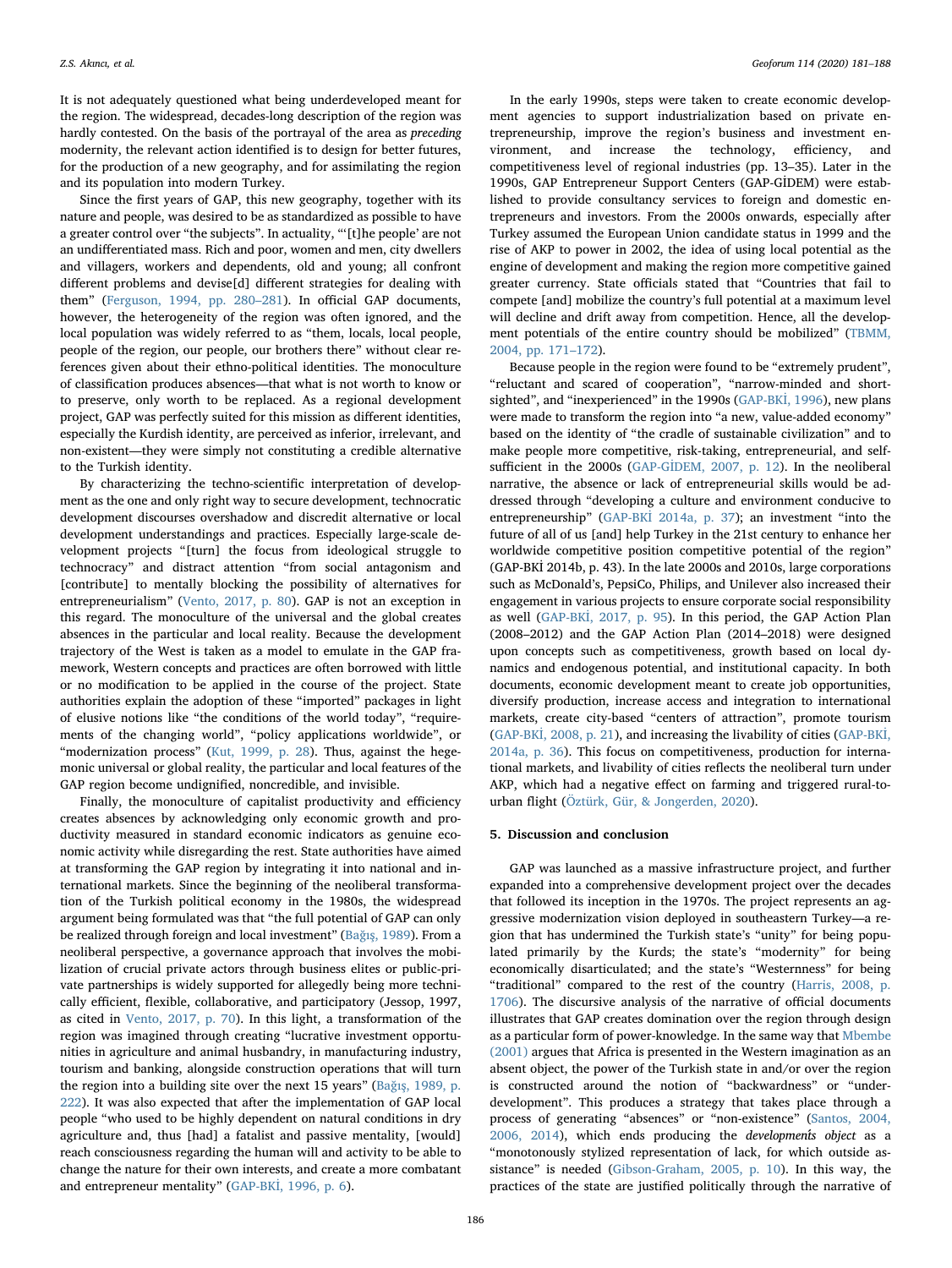mega-projects for economic development. Established and justified as a bureaucracy to foster development, GAP enables the state to extend its reach and inscribe its presence in the region.

The project works as a design-project, as far as it reveals how a long period of implementation is supposed to establish forms of working and living in the region which are conceived as modern, and which would be the foundation on which to assimilate Kurds into Turks. We argue that design is based not on knowledge of the region, but on the depiction of the region region to which these designs are brought, from dams to social development projects, in terms of what it lacked: work, order, understanding, and a future. Accordingly, the region could be transformed from its condition of being a "pre" (e.g., pre-modern or pre-developed) through new infrastructures and technologies like the building of new material and social environments. So could its people; they would become modern citizens who think and behave like Turks. We refer to this focus on design for the creation of development as design-power. This design-power is not only based on power-knowledge, but also created through the production of what is not allowed to exist. While the power-knowledge concept highlights the intimate relation between power and knowledge, drawing attention to the productive character of power, that what it produces, the notion of absence makes hearable what is being silenced. Introducing the concept of design-power, defined by power-knowledge and absence, we have tried to make understandable how the region has been designed as a project region—the GAP region—on the basis of erasure. Beneath the designpower is a geography of production, materialized in dams and canals, and one of erasure, flooded under dams, silenced by expert-language, and buried under projects.

The analysis allows us to argue that, as identified by the monoculture of knowledge, scientific knowledge and Western aesthetics are the only acceptable form of knowledge and aesthetic quality. As far as the historical agricultural practices, local economies, and cultural traditions of the GAP habitants do not fall into the Turkish canon, they are not only considered inadequate, but also, even more radically, not even recognized as existing. Within this logic, the shortcomings of new techniques or policies introduced in the region by GAP are by default presented as the result of the lack of understanding, skills, and capabilities of the local population. The narratives of GAP also exemplify the monoculture of linear time, which rests on the idea that history has a linear direction and that developed countries or state projects, such as the modernization of the Turkish nation, with its knowledge, institutions, economic model, and sociability forms are ahead of "underdeveloped areas". In this formulation, whatever represents the opposite of this "forward" as envisioned by the modern Turkish state is declared backward, traditional, simple, obsolete and/or underdeveloped. Furthermore, the Kurdish region appears in the form of an inferiority and subordination that cannot be overcome from within. Thus, the relationship of domination of Turkey over the GAP region is presented and understood as the consequence, and not the cause, of the hierarchy. The monoculture of classification here relates to the standardization of differences because it is based on attributes that deny the intentionality of the social hierarchy. Also, the monoculture of the universal and the global relates to the logic of dominant scale. In this context, the nonexistence of the region is produced by the rendering of the local and particular as an inferior or noncredible alternative to what exists, in this case, the Turkish state. Finally, with respect to the monoculture of capitalist productivity and efficiency, which is based on the logic of market productivity, the economic growth of the region becomes an unquestionable rational objective to pursue and value. Thus, under the criteria of productivity, in the GAP region land and people could be defined as sterile and underqualified, respectively.

In the terrain of absence(s), design has become the way to exercise power together with the observation of geography and population, the absences created by the development discourse is a key feature of design-power. In this sense, GAP is design-power to produce a new region and new subjectivities, and works as a particular form of power-

knowledge. It has played a significant role in (re-)shaping the relations between the state and society as well as the relations within different societal groups in the region. We contend that the examination of similarly contested development projects across the world in light of this theoretical lens would help us unearth and better explain the workings of power of/in/around development and open up new perspectives in this research area.

#### CRediT authorship contribution statement

Zeynep S. Akıncı: Conceptualization, Methodology, Data curation, Writing - original draft, Visualization, Investigation, Writing - review & editing. Arda Bilgen: Conceptualization, Methodology, Data curation, Writing - original draft, Investigation, Writing - review & editing. Antònia Casellas: Conceptualization, Methodology, Data curation, Writing - original draft, Investigation, Writing - review & editing. Joost Jongerden: Conceptualization, Methodology, Data curation, Writing original draft, Investigation, Writing - review & editing.

#### References

- <span id="page-6-11"></span>Alfi[ni, N., Chambers, R., 2010. Words count: Taking a count of the changing language of](http://refhub.elsevier.com/S0016-7185(20)30161-5/h0005) [British aid. In: Cornwall, A., Eade, D. \(Eds.\), Deconstructing Development Discourse:](http://refhub.elsevier.com/S0016-7185(20)30161-5/h0005) [Buzzwords and Fuzzwords. Practical Action Publishing & Oxfam, Rugby, pp. 29](http://refhub.elsevier.com/S0016-7185(20)30161-5/h0005)–43.
- <span id="page-6-12"></span>[Akbulut, B., Adaman, F., Arsel, M., 2018. Troubled waters of hegemony: consent and](http://refhub.elsevier.com/S0016-7185(20)30161-5/h0010) contestation in Turkey'[s hydropower landscapes. In: Menga, F., Swyngedouw, E.](http://refhub.elsevier.com/S0016-7185(20)30161-5/h0010) [\(Eds.\), Water, Technology and the Nation-state. Routledge, London, pp. 96](http://refhub.elsevier.com/S0016-7185(20)30161-5/h0010)–115.
- <span id="page-6-21"></span>Bağış, A.İ[., 1989. GAP: Southeastern Anatolia Project: The cradle of civilization re](http://refhub.elsevier.com/S0016-7185(20)30161-5/h9000)[generated.](http://refhub.elsevier.com/S0016-7185(20)30161-5/h9000) İnterbank, İstanbul.
- [Bilgen, A., 2018a. A project of destruction, peace, or techno-science? Untangling the](http://refhub.elsevier.com/S0016-7185(20)30161-5/h0015) [relationship between the Southeastern Anatolia Project \(GAP\) and the Kurdish](http://refhub.elsevier.com/S0016-7185(20)30161-5/h0015) [question in Turkey. Middle Eastern Stud. 54 \(1\), 94](http://refhub.elsevier.com/S0016-7185(20)30161-5/h0015)–113.
- <span id="page-6-13"></span>[Bilgen, A., 2018b. The Southeastern Anatolia Project \(GAP\) revisited: the evolution of](http://refhub.elsevier.com/S0016-7185(20)30161-5/h0020) [GAP over forty years. New Perspect. Turkey 58, 125](http://refhub.elsevier.com/S0016-7185(20)30161-5/h0020)–154.
- <span id="page-6-2"></span>Bilgen, A., 2018c. Turkey's Southeastern Anatolia Project (GAP): a qualitative review of the literature. British J. Middle Eastern Stud. [https://doi.org/10.1080/13530194.](https://doi.org/10.1080/13530194.2018.1549978) [2018.1549978.](https://doi.org/10.1080/13530194.2018.1549978)
- <span id="page-6-18"></span>Bilgen, Arda, 2019. Is development the continuation of 'anti-politics' by other means? An investigation based on the Southeastern Anatolia Project (GAP) in Turkey. Forum Develop. Stud. 46 (3), 401–427. [https://doi.org/10.1080/08039410.2019.1593239.](https://doi.org/10.1080/08039410.2019.1593239)
- <span id="page-6-20"></span>[Cannon, T., Müller-Mahn, D., 2010. Vulnerability, resilience and development discourses](http://refhub.elsevier.com/S0016-7185(20)30161-5/h0035) [in context of climate change. Nat. Hazards 55 \(3\), 621](http://refhub.elsevier.com/S0016-7185(20)30161-5/h0035)–635.
- <span id="page-6-14"></span>[Crush, J. \(Ed.\), 1995. The Power of Development. Routledge, London.](http://refhub.elsevier.com/S0016-7185(20)30161-5/h0040)
- <span id="page-6-8"></span>[DuBois, M., 1991. The governance of the Third World: a Foucauldian perspective on](http://refhub.elsevier.com/S0016-7185(20)30161-5/h0045) [power relations in development. Alternat.: Glob. Local Political 16 \(1\), 1](http://refhub.elsevier.com/S0016-7185(20)30161-5/h0045)–30.
- <span id="page-6-6"></span>[Elders, F. \(Ed.\), 2012. Freedom and Knowledge: A Hitherto Unpublished Interview. Elders](http://refhub.elsevier.com/S0016-7185(20)30161-5/h0050) [Special Productions, Amsterdam.](http://refhub.elsevier.com/S0016-7185(20)30161-5/h0050)
- [Eriksson Baaz, M., 1999. Culture and the Eurocentrism of development: the noble Third](http://refhub.elsevier.com/S0016-7185(20)30161-5/h0055) [World versus the ignoble West and beyond. J. Int. Relat. Develop. 2 \(4\), 380](http://refhub.elsevier.com/S0016-7185(20)30161-5/h0055)–390.
- <span id="page-6-4"></span>[Escobar, A., 1984. Discourse and power in development: Michel Foucault and the re](http://refhub.elsevier.com/S0016-7185(20)30161-5/h0060)[levance of his work to the Third World. Alternatives 10 \(3\), 377](http://refhub.elsevier.com/S0016-7185(20)30161-5/h0060)–400.
- [Escobar, A., 1995. Encountering Development: The Making and Unmaking of the Third](http://refhub.elsevier.com/S0016-7185(20)30161-5/h0065) [World. Princeton University Press, Princeton.](http://refhub.elsevier.com/S0016-7185(20)30161-5/h0065)
- <span id="page-6-7"></span>Esteva, G., 1992. Development. In: W. Sachs (Ed.), The Development Dictionary. A Guide to Knowledge as Power. London: Zed Books, pp. 6–25.
- <span id="page-6-9"></span>[Fanon, F., 1962. The Wretched of the Earth. Grove Press, New York.](http://refhub.elsevier.com/S0016-7185(20)30161-5/h0075)

<span id="page-6-17"></span>[Ferguson, J., 1994. The Anti-politics Machine:](http://refhub.elsevier.com/S0016-7185(20)30161-5/h0080) "Development", Depoliticization, and [Bureaucratic Power in Lesotho. University of Minnesota Press, Minneapolis.](http://refhub.elsevier.com/S0016-7185(20)30161-5/h0080)

- <span id="page-6-3"></span>[Foucault, M., 1980. Power/knowledge: Selected Interviews and Other Writings](http://refhub.elsevier.com/S0016-7185(20)30161-5/h0085)
- <span id="page-6-5"></span>1972–[1977. Pantheon Books, New York.](http://refhub.elsevier.com/S0016-7185(20)30161-5/h0085) [Foucault, M., 2006. History of Madness. Routledge, London.](http://refhub.elsevier.com/S0016-7185(20)30161-5/h0090)

<span id="page-6-22"></span>GAP-BKİ, 1996. GAP: Az gelişmiş bölgelerin potansiyel araştırma toplantısı: İstanbul Sanayi Odası. İstanbul: GAP-BKİ.

- <span id="page-6-19"></span>GAP-BKİ, 2000. Merkezi planlamadan katılımcı planlamaya: GAP Bölge Kalkınma Planı: Vizyon, amaç, hedef ve politikalar değerlendirme toplantısı, Siirt (Rapor No. 18). GAP-BKİ, 2008. GAP Eylem Planı (2008–2012).
- <span id="page-6-26"></span><span id="page-6-24"></span>GAP-BKİ, 2014a. GAP Eylem Planı (2014–2018).
- GAP-BKİ, 2014b. Regional development: An overview of the South Eastern Anatolia Project. Ankara: Republic of Turkey, Ministry of Development.
- <span id="page-6-25"></span>GAP-BKİ, 2017. Performans programı 2017.
- <span id="page-6-0"></span>GAP-BKİ, 2018. GAP Son Durum. Ankara: GAP-BKİ.
- <span id="page-6-23"></span>GAP-GİDEM, 2007. Competitiveness agenda for the GAP region: GAP Entrepreneur Support Centers Project.
- <span id="page-6-16"></span><span id="page-6-15"></span>GAP-RDA, 1999. Southeastern Anatolia Project Social Action Plan. Ankara: GAP-RDA. [Gibson-Graham, J.K., 2005. Surplus possibilities: postdevelopment and community](http://refhub.elsevier.com/S0016-7185(20)30161-5/h0140)
- <span id="page-6-10"></span>[economies. Singap. J. Trop. Geogr. 26 \(1\), 4](http://refhub.elsevier.com/S0016-7185(20)30161-5/h0140)–26. [Gibson-Graham, J.K., 2008. Diverse economies: performative practices for](http://refhub.elsevier.com/S0016-7185(20)30161-5/h0145) "other
- <span id="page-6-1"></span>worlds"[. Prog. Hum. Geogr. 32 \(5\), 613](http://refhub.elsevier.com/S0016-7185(20)30161-5/h0145)–632. Gökçe, B., Kasapoğ[lu, A., Kaya, N.C., Güler, Z., 2010. Bölgesel kalk](http://refhub.elsevier.com/S0016-7185(20)30161-5/h0150)ınmanın can suyu GAP: